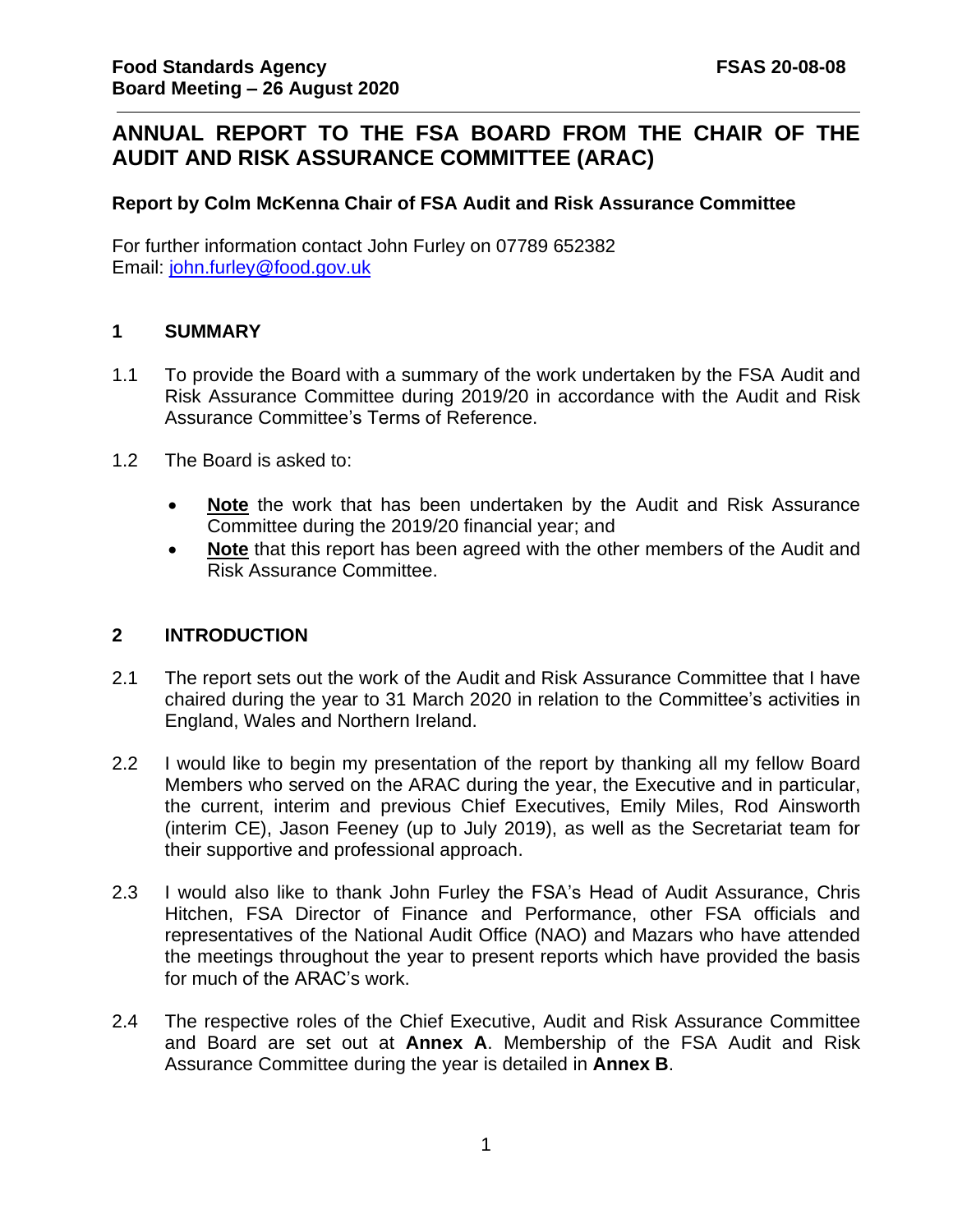### **3 DISCUSSION**

### **Key events in 2019/20**

- 3.1 The Audit and Risk Assurance Committee met for full meetings four times: June, September and November 2019 as well as March 2020. Additional meetings were held in May 2019 to discuss the Annual Report and Accounts and in January 2020 to review progress in developing audit assurance plans for 2020/21. In addition to myself, other Board Members who served on the ARAC were Mary Quicke, Ruth Hussey, Paul Williams (up to 31 May 2019) and Timothy Riley (from 18 November 2019). The recent appointment brings the membership in line with minimum requirement listed in the ARAC Terms of Reference.
- 3.2 At the June 2019 ARAC meeting, the 2018/19 Annual Report and Accounts, the Head of Audit Assurance's Annual Report and Opinion (2018/19) and the NAO/Mazar's audit completion report were discussed and approved. At the March 2020 meeting, ARAC discussed the NAO's/Mazar's and Director of Finance's updates on the external audit of the FSA's Financial Statements for 2019/20 and the draft Governance Statement. There were no significant issues arising.
- 3.3 ARAC reviewed and discussed the draft FSA Audit Assurance Plans for 2020/21 as part of the Board Retreat in January 2020. The Audit Assurance 2020/21 audit plan was approved at the March 2020 meeting. However, the plan will be subject to revision in 2020/21 in response to the Covid-19 impacts on the FSA.
- 3.4 The corporate risk register was presented to, and discussed by, the ARAC at all the 2019 full meetings. The ARAC did not discuss the corporate risk register in March 2020 as the FSA Board, to which all ARAC members belong, reviewed and revised the corporate risk register at the January 2020 Board Retreat. Members' discussions focused on the assurance the Executive Management Team (EMT) provide to the ARAC that risks were being managed and mitigated effectively.
- 3.5 All internal audit reports issued during the year are sent to the ARAC Chair. The Committee had productive discussions with the Executive on issues highlighted by the reports and was updated regularly on actions taken by management teams to address these.
- 3.6 ARAC were also provided with the results of the annual assurance mapping selfassessment undertaken by management in May 2019, as part of the Directors' Controls Assurance process.
- 3.7 At the March 2020 meeting the Head of Data, Information Governance and Security gave an update on FSA Security Risk Assessment and Mitigation to ARAC. The FSA has good security controls in place as is evident from the results of the Departmental Security Health Check report to the Cabinet Office (our selfassessment against the Minimum-Security Standards). To further improve on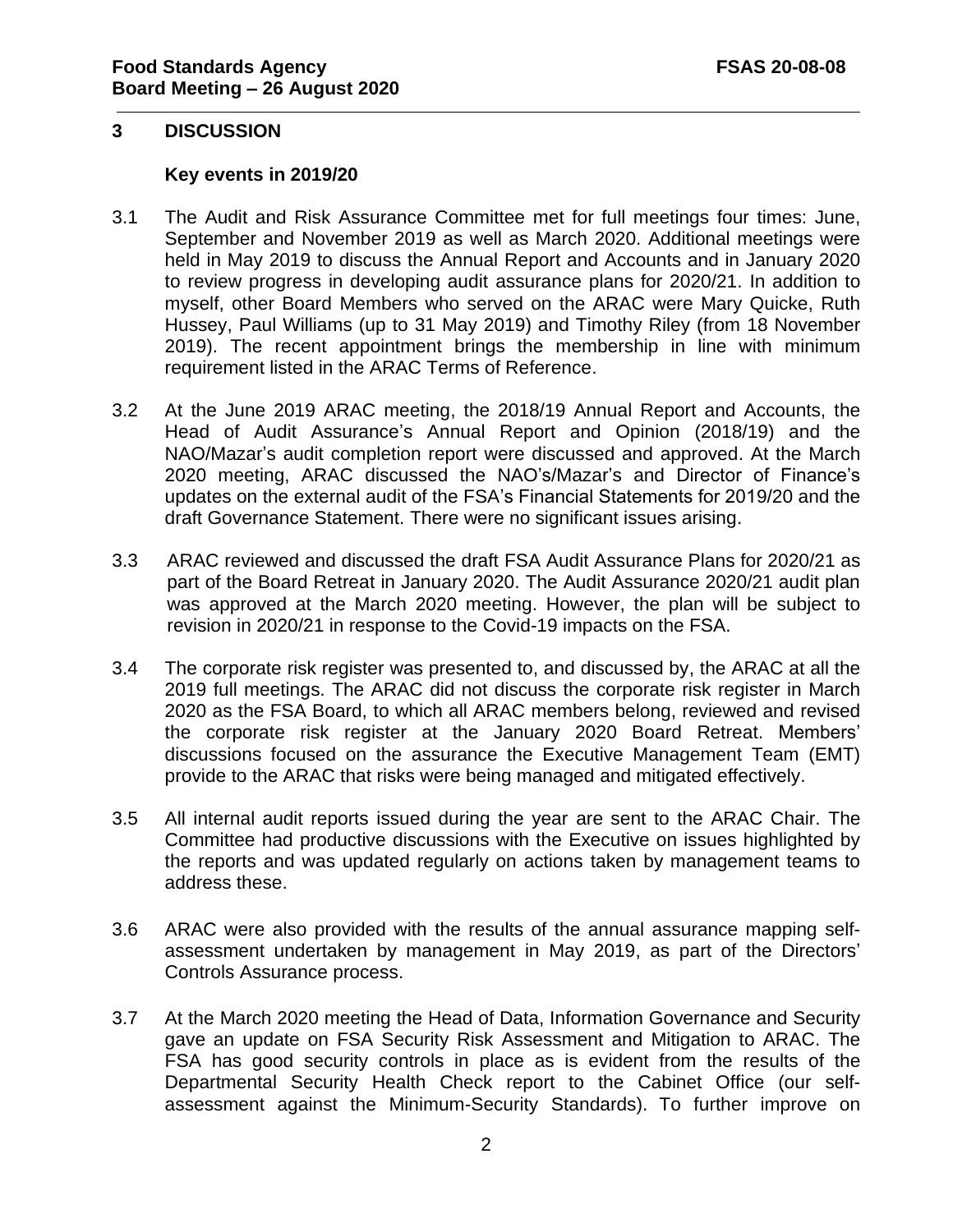security the FSA has applied a risk-based approach to creating a security risk mitigation plan, based on a model formulated by the Government Security Office, and has developed an outline list of key risks and mitigation activities from a variety of sources. Work on the plan and addressing the risks will progress in 2020/21. The FSA has been successful in recruiting a new Security Manager post to assist with the workload of the team.

- 3.8 The Security team provided a strategic security update and cyber security training to the FSA Board in March 2020.
- 3.9 ARAC received updates and discussed whistleblowing cases as a matter of routine during the year.
- 3.10 Mazars continue to be FSA's external auditors and, together with the NAO, have attended ARAC meetings during the year.
- 3.11 The draft version of this report was presented to the May 2020 ARAC meeting.

### **Adherence to HM Treasury Audit and Risk Assurance Committee Principles**

- 3.12 The HM Treasury Audit and Risk Assurance Committee Handbook sets out good practice principles which ARACs in central government are expected to follow. Areas of good practice suggested in the Handbook that were included in ARAC activities during the year are explained in the following paragraphs.
- 3.13 In June 2019, members of the Committee held bilateral meetings with representatives of the FSA's external auditors, the NAO, and the Head of Audit Assurance. These meetings ensure that there is a clear understanding of expectations and mutual understanding of current issues.
- 3.14 Committee members completed a self-assessment on the effectiveness of the ARAC in line with HM Treasury guidance which advises that a self-assessment is completed annually. Agreed actions from that assessment were implemented during the year.
- 3.15 ARAC members continued to have access to training opportunities where training needs were identified*.* One member attended training courses specifically for ARAC members, during the year.
- 3.16 The ARAC Chair and the Head of Audit Assurance attended a meeting of ARAC Chairs and Heads of Internal Audit hosted by the Government Internal Audit Agency in November 2019. The meeting had representation from many Government departments and regulators.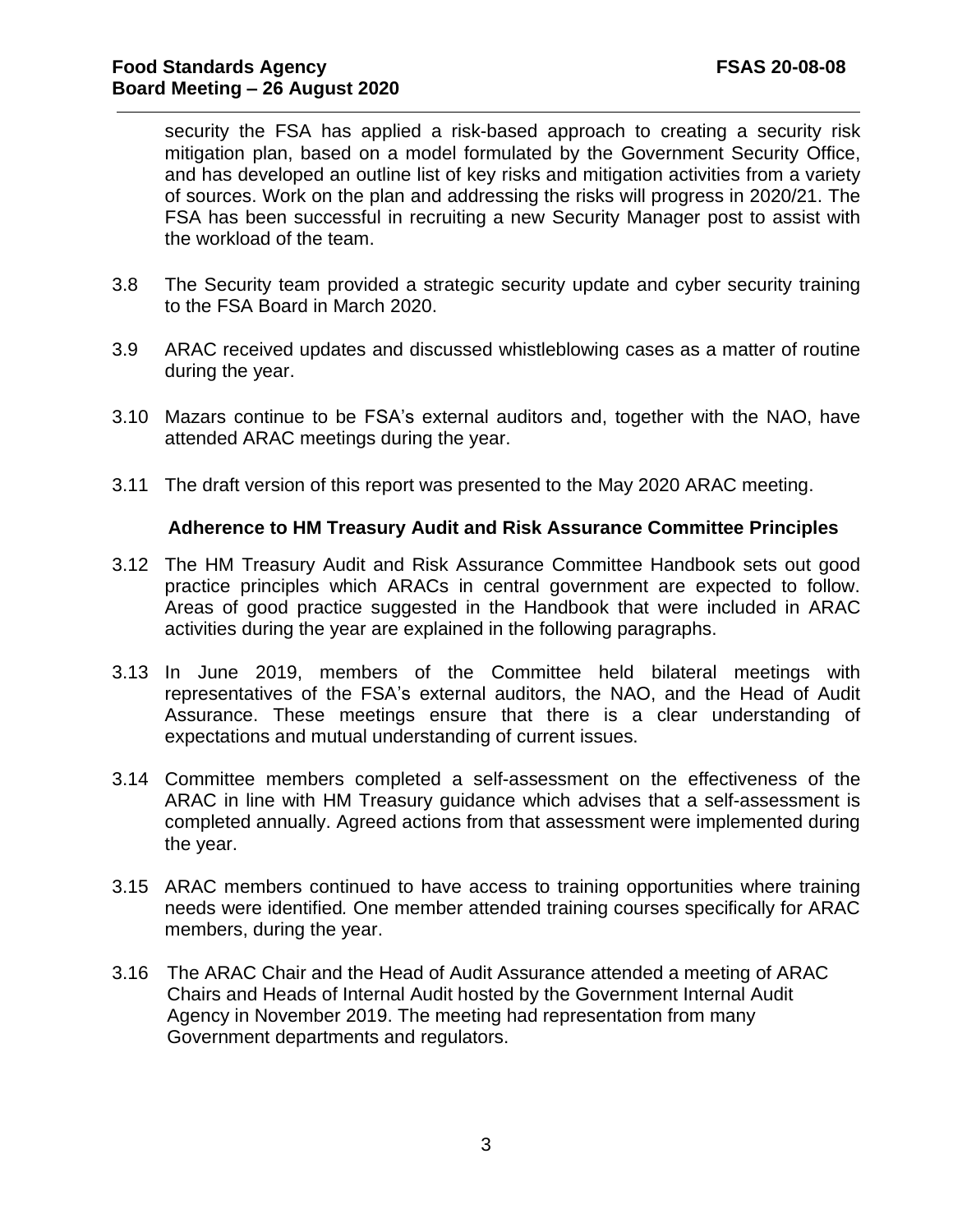### **The FSA's 2018/19 Annual Report and Accounts**

- 3.17 The 2018/19 Accounts and Annual Report were discussed formally at the June 2019 ARAC meeting. Four sets of accounts were provided to the Committee: the consolidated (UK) set of accounts and one set each for England, Wales and Northern Ireland. No significant issues were raised by members in relation to the accounts. Subject to some minor points raised being clarified and where necessary amended, ARAC recommended separate sign off for the Annual Report and Accounts for Wales and Northern Ireland by the Accounting Officer. This was due to delays in resolving two pension issues relating to the Local Government Pension Scheme (LGPS) affecting the Westminster and Consolidated Accounts.
- 3.18 The Mazars completion report for 2018/19 indicated there were no issues of irregularity or impropriety found during their audits. The NAO recommended to the Comptroller and Auditor General that he should certify the 2018/19 financial statements with an unqualified audit opinion, without modifications, for all four FSA accounts. The Accounting Officer subsequently signed the accounts for FSA in Wales and FSA in Northern Ireland on 14<sup>th</sup> June 2019; and the Westminster and Consolidated accounts on 19<sup>th</sup> July 2019 and were laid before parliament on 22<sup>nd</sup> July 2019.
- 3.19 Overall the Committee concluded that there was a good working relationship between Finance, external auditors and the Audit Assurance Team.

### **FSA Audit Assurance Work Undertaken in 2019/20**

- 3.20 The Committee Chair received all the final Audit Assurance reports issued during the year. Other ARAC members only receive a copy of audit reports with a "Limited" or "Unsatisfactory" opinion and relevant Directors are invited to discuss the report with ARAC. One report with a "Limited" opinion was issued during the year; none were issued with an "Unsatisfactory" opinion.
- 3.21 Summaries of the key findings and issues from audit reports with a "Substantial" or "Moderate" opinion are presented to, and discussed by, Committee members at each meeting as well as actions by the Executive to deal with issues raised. Full reports are provided to ARAC members on request.
- 3.22 The results of audits of Local Authorities in England, Wales and Northern Ireland conducted by the respective FSA Local Authority audit teams - are now routinely reported to ARAC. There were no issues of significance for the FSA reported in relation to these audits during the year.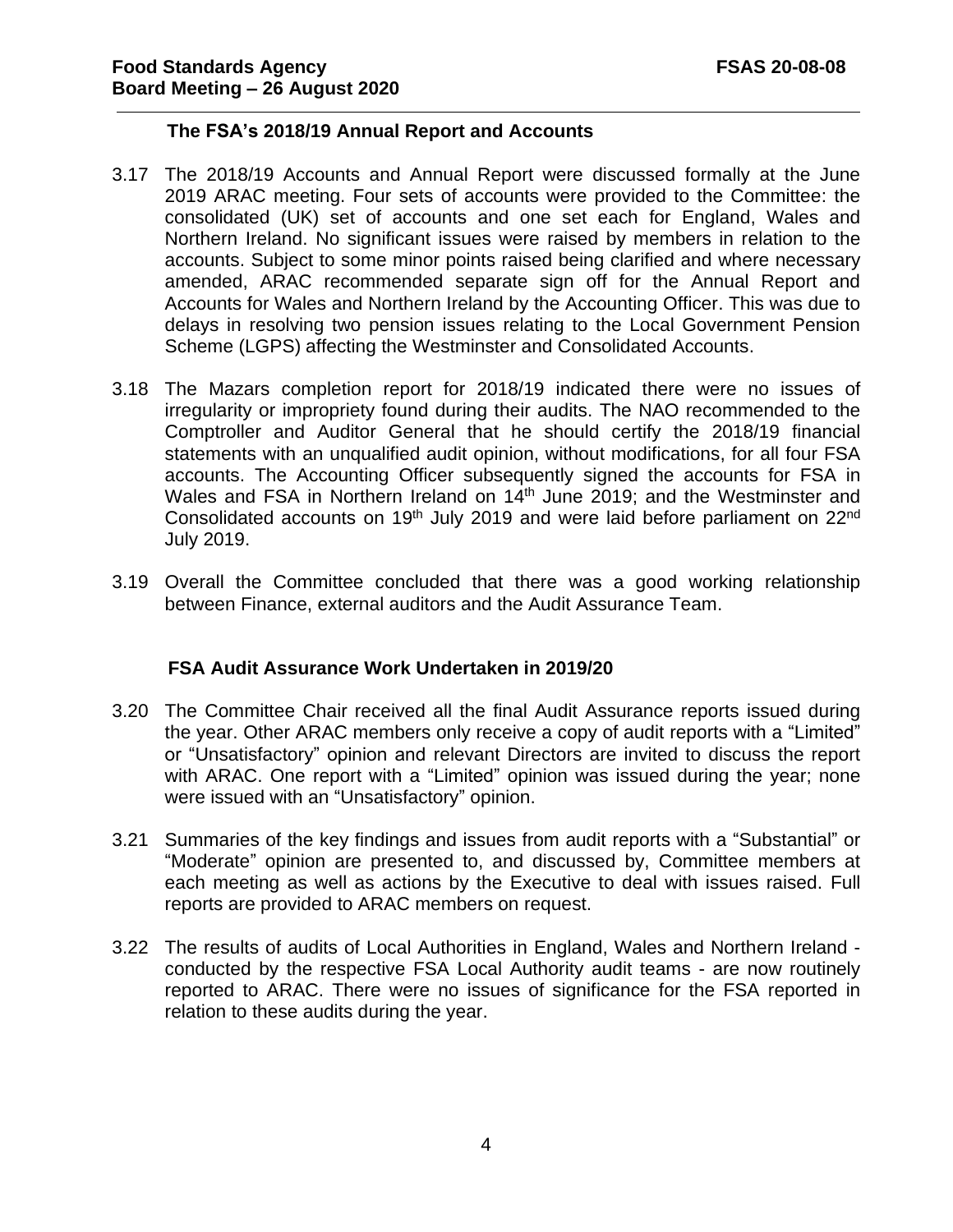## **Food Standards Agency FSAS 20-08-08 Board Meeting – 26 August 2020**

- 3.23 The Committee also received summary reports in relation to external audits and reviews conducted by third parties for assurance purposes in relation to Agency. Such reviews and audit reports are provided to other ARAC members on request.
- 3.24 A summary of assurance levels attached to the Audit Assurance reports received is contained in the table below. The figures for 2018/19 are provided for comparison and the Audit Assurance levels are explained in Annex D.

| <b>Assurance Level</b>         | <b>No. of Reports 2018/19</b> | <b>No. of Reports 2019/20</b> |
|--------------------------------|-------------------------------|-------------------------------|
| Substantial                    | 6(50%)                        | 5(45%)                        |
| Moderate                       | 6(50%)                        | 5(45%)                        |
| Limited                        | $0(0\%)$                      | 1(9%)                         |
| Unsatisfactory                 | $0(0\%)$                      | $0(0\%)$                      |
| <b>Total number of reports</b> | 12 (100%)                     | 11 (100%)                     |

Note: For 2019/20 three draft reports included, exceptionally, as management agree with the opinion but have not agreed actions or the final report as Covid-19 work has taken priority.

- 3.25 The Audit Assurance team is conducting a review in relation to a whistleblowing investigation that is ongoing. Results will be reported to ARAC. The Audit Assurance Team also completed two audits of official controls on behalf of Food Standards Scotland (FSS) as part of a Service Level Agreement. This work is paid for by the FSS and was outside the scope of the ARAC's work; therefore, was not discussed by the Committee. The Audit Assurance team also issued two Audit Assurance Management Letters, included in the table above, for reviews on processes related to specific activities as requested by the relevant Directors.
- 3.26 The Committee also continued to maintain an interest in the overall resources available for audit assurance purposes and discussed this during the year. The Head of Audit Assurance continues to work closely with the FSA audit teams responsible for audits of official controls delivered by Local Authorities in Wales and the team responsible for audits of official controls in Northern Ireland.
- 3.27 In March 2020 all audit work on the agreed Audit Assurance Plan for 2019/20 either in progress or due to start - was suspended due to the impact of Covid-19 on the FSA. This allowed management and staff to focus on frontline operations and other affected areas. The Renew and Refresh project work, examining the ways of working of the FSA audit team, discussed at the ARAC meeting held in March 2020 has been brought forward with all team members tasked on specific projects. In addition, six team members volunteered to support and work in other parts of the FSA and four are qualified to work in frontline operations if needed.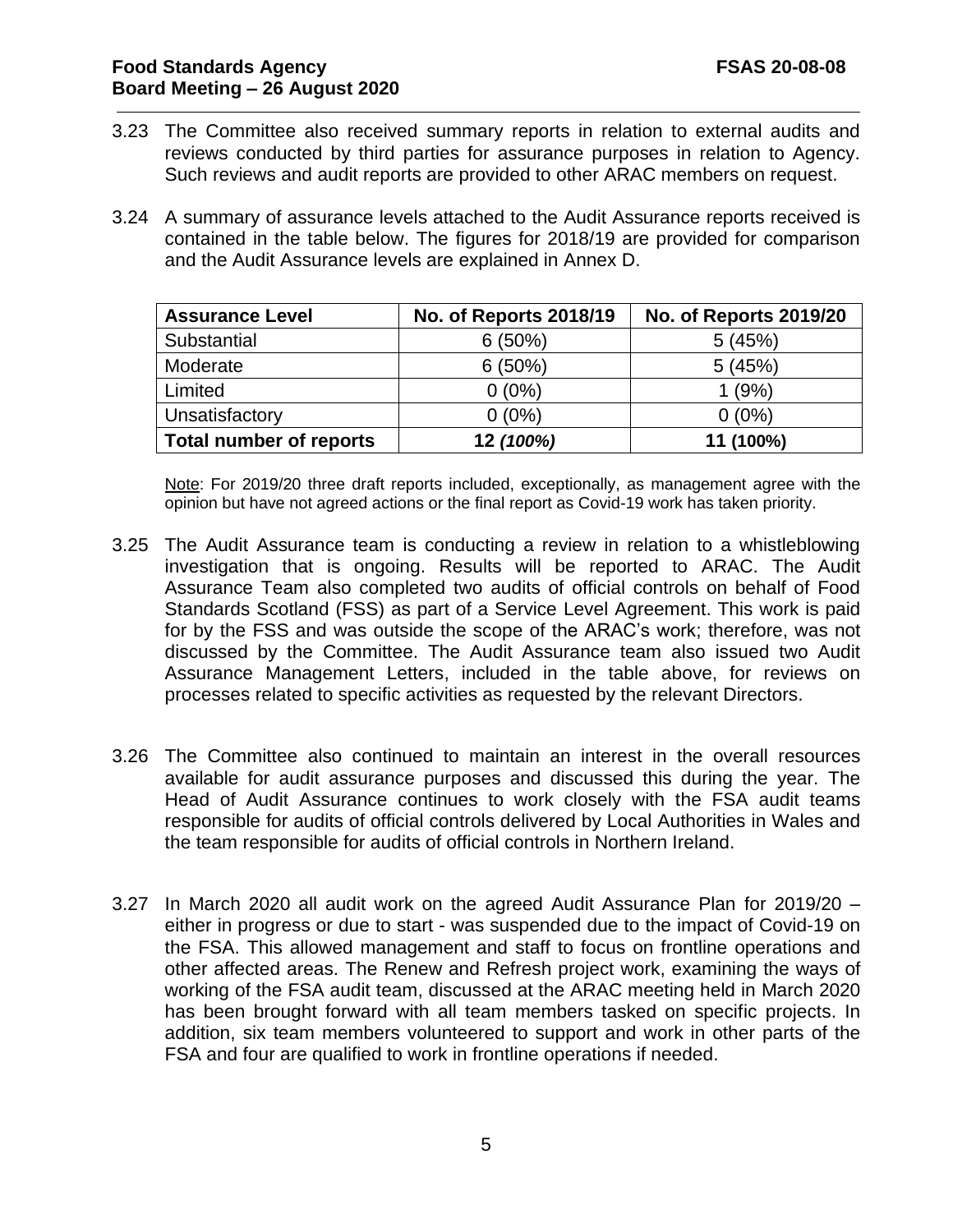3.28 Overall, I am satisfied that adequate and proportionate Audit Assurance resources were provided throughout the year to ensure continued effectiveness of Audit Assurance activities.

### **Governance Statement**

- 3.29 The work of the Audit and Risk Assurance Committee is an integral part of the Governance Statement. The Governance Statement sets out the arrangements made to identify and manage the risk of failure to achieve the FSA's policies, aims and objectives. The statement and supporting evidence are reviewed by the National Audit Office. Internal auditors will also be asked from time to time to consider whether arrangements are satisfactory and best practice is being followed.
- 3.30 The Chief Executive, as Accounting Officer, is required to prepare the Governance Statement as part of the process for signing off the FSA Annual Accounts. The draft statement for 2018/19 was discussed at the March 2019 ARAC meeting, with the final statement being discussed and agreed as part of the FSA Consolidated accounts at the June 2019 meeting.

#### **Adequacy of Risk Control and Governance Arrangements**

- 3.31 ARAC has reviewed the risk management process and the high-level assurance framework. ARAC has also reviewed how the Audit Assurance Plan is prioritised, on a risk basis, in the relation to these.
- 3.32 I am satisfied that sufficient and comprehensive work was undertaken by ARAC and internal and external assurances were received during the year to adequately inform ARAC assessment on the effectiveness of FSA risk management control and governance arrangements. Based on this, it is my view, as Chair of the Committee, that the arrangements in place during the year were satisfactory.

## **4 RESOURCE IMPLICATIONS & SUSTAINABILITY ISSUES FOR THE COMMITTEE**

4.1 Last year ARAC meetings were held approximately two weeks before the Board meetings to enable a written report of ARAC meetings to be presented at the Board meeting. It is expected that the Committee will continue with this approach and will meet four times in 2020/21 with no increase in resource requirements anticipated.

### **5 CONCLUSION AND RECOMMENDATION**

- 5.1 The Board is asked to:
	- **Note** the work undertaken by the Audit and Risk Assurance Committee during the 2019/20 financial year; and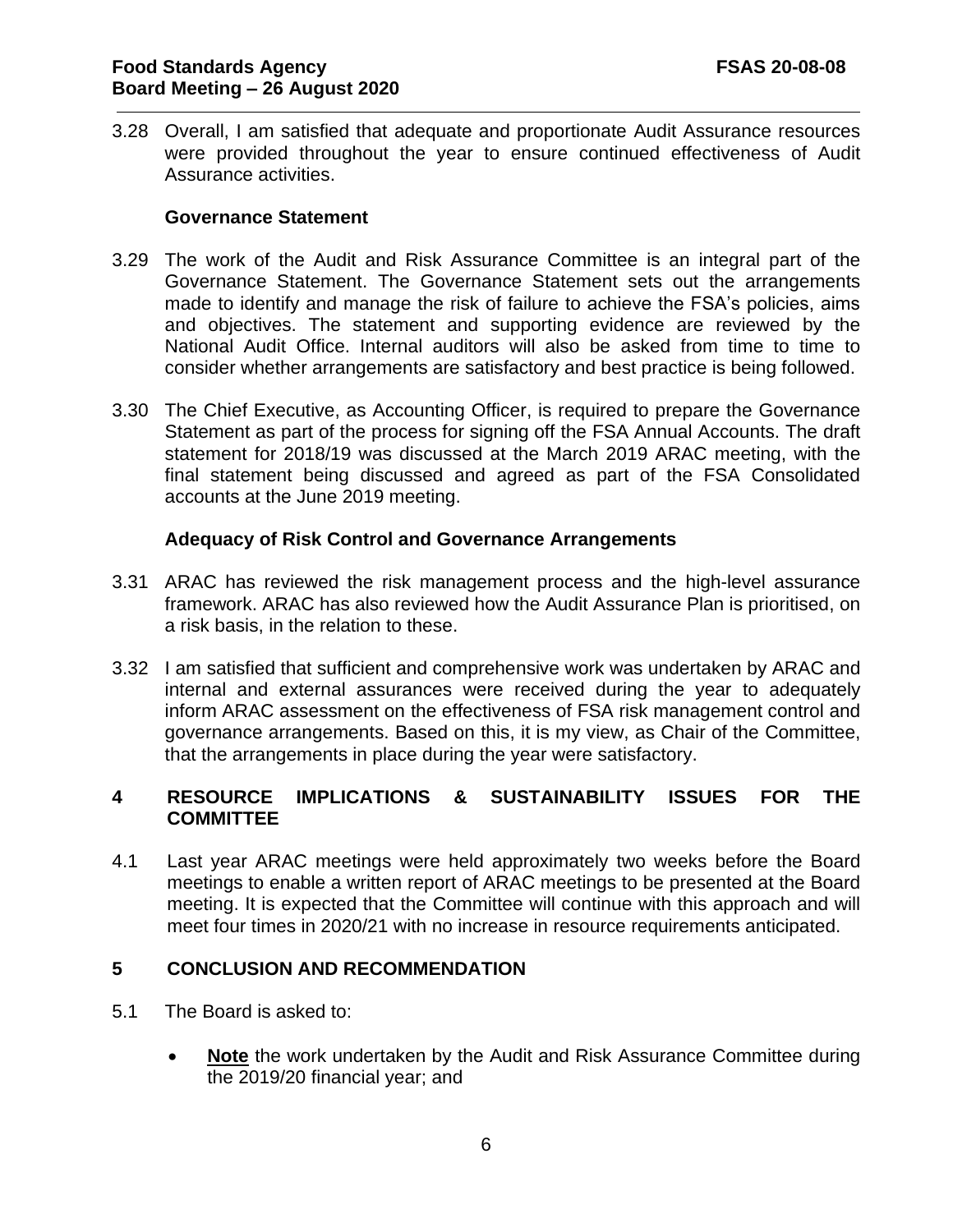• **Note** that this report was agreed with the members of the Audit and Risk Assurance Committee in the meeting held in May 2020.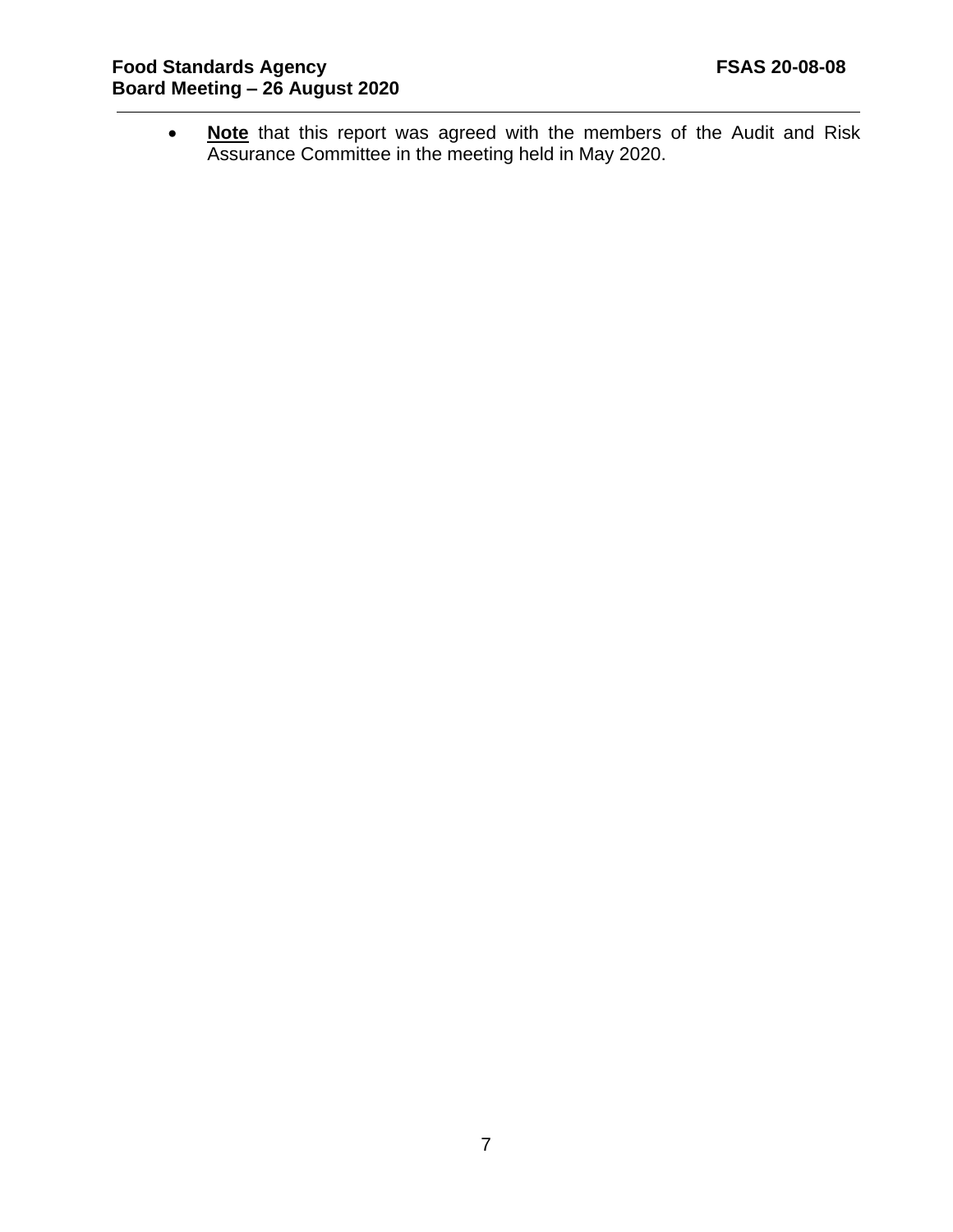### **Annex A - Role of the Audit and Risk Assurance Committee**

- 1 The Committee's prime purpose is to provide advice to the Board and the Accounting Officer on internal control, risk assurance and governance.
- 2 Internal and external auditors attend Audit and Risk Assurance Committee meetings. Others may be asked to attend where the Committee wishes to review progress on specific issues.

### **The role of the FSA Board**

3 This annual report by the Chair of the Audit and Risk Assurance Committee provides the Board with an independent view of how audit matters are being handled. The Board's role is to note and comment on the activities of the Audit and Risk Assurance Committee.

### **The role of the Chief Executive**

- 4 HM Treasury has appointed the Chief Executive as the Principal Accounting Officer. The Chief Executive has a direct, personal responsibility to the Westminster Parliament for the propriety and regularity of FSA expenditure. The Chief Executive also signs the financial statements in respect of the monies voted by the National Assembly for Wales and the Northern Ireland Assembly. This is where the Chief Executive's responsibilities are equivalent to that of an Accounting Officer.
- 5 The Chief Executive is required to sign the annual Governance Statement, which is published in the Annual Report and Accounts.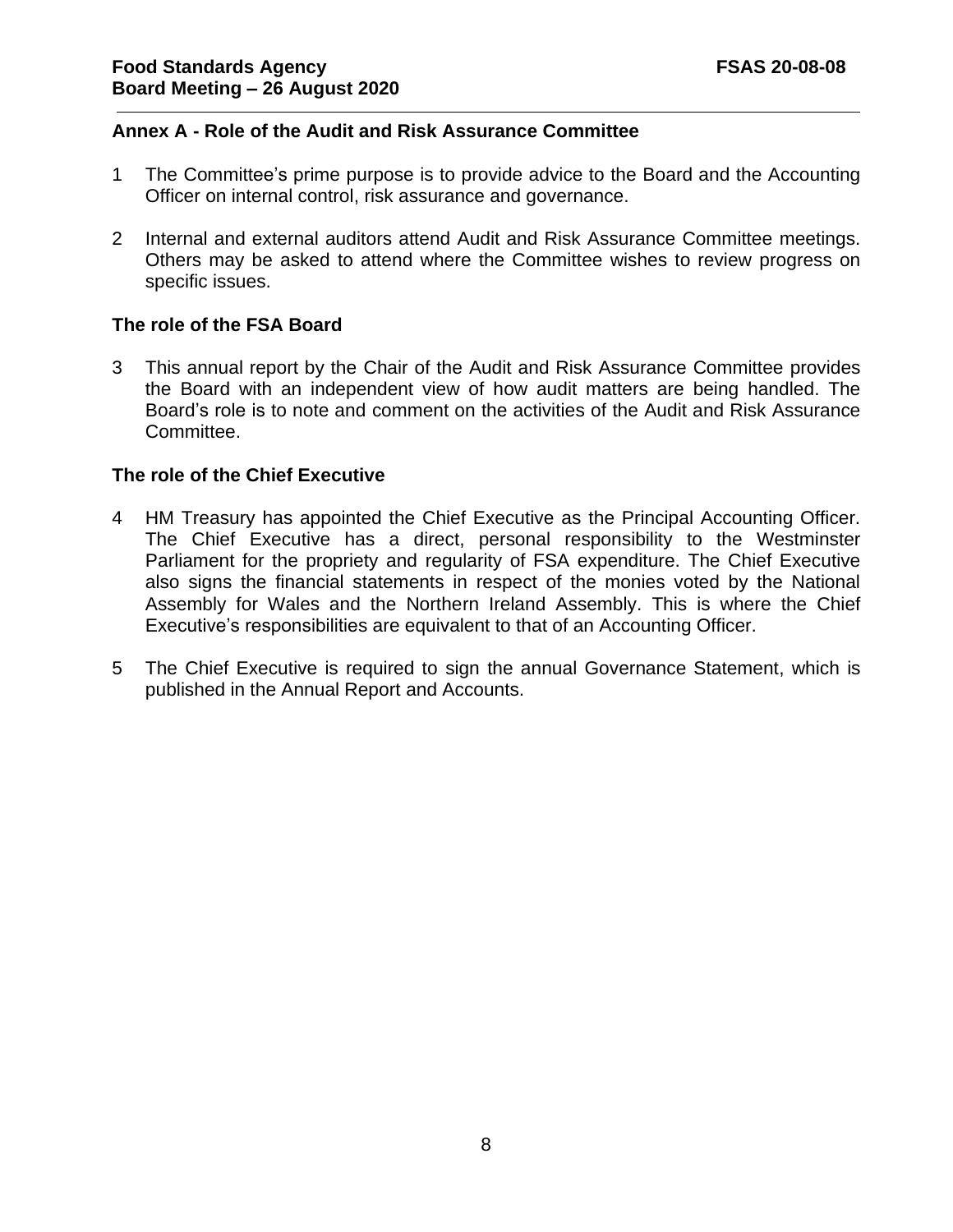## **Annex B – Membership of the FSA Audit and Risk Assurance Committees 2019/20**

Membership of the Audit and Risk Assurance Committee for 2019/20

Colm McKenna (Chair) Ruth Hussey Mary Quicke Timothy Riley *(from 18 November 2019)* Paul Williams *(until 31 May 2019)*

### Regular Attendees:

Rod Ainsworth – Acting Chief Executive *(6 July to 22 September 2019)* Martin Brewer – Head of Accounting Jenny Desira – Head of Knowledge Information Management and Security Jason Feeney – Chief Executive *(to 5 July 2019)* John Furley – Head of Audit Assurance Chris Hitchen – Director of Finance and Performance Emily Miles – Chief Executive *(from 23 September 2019)* Michael Todd – Planning Manager Ali Morgan - National Audit Office Ross Woodley – Mazars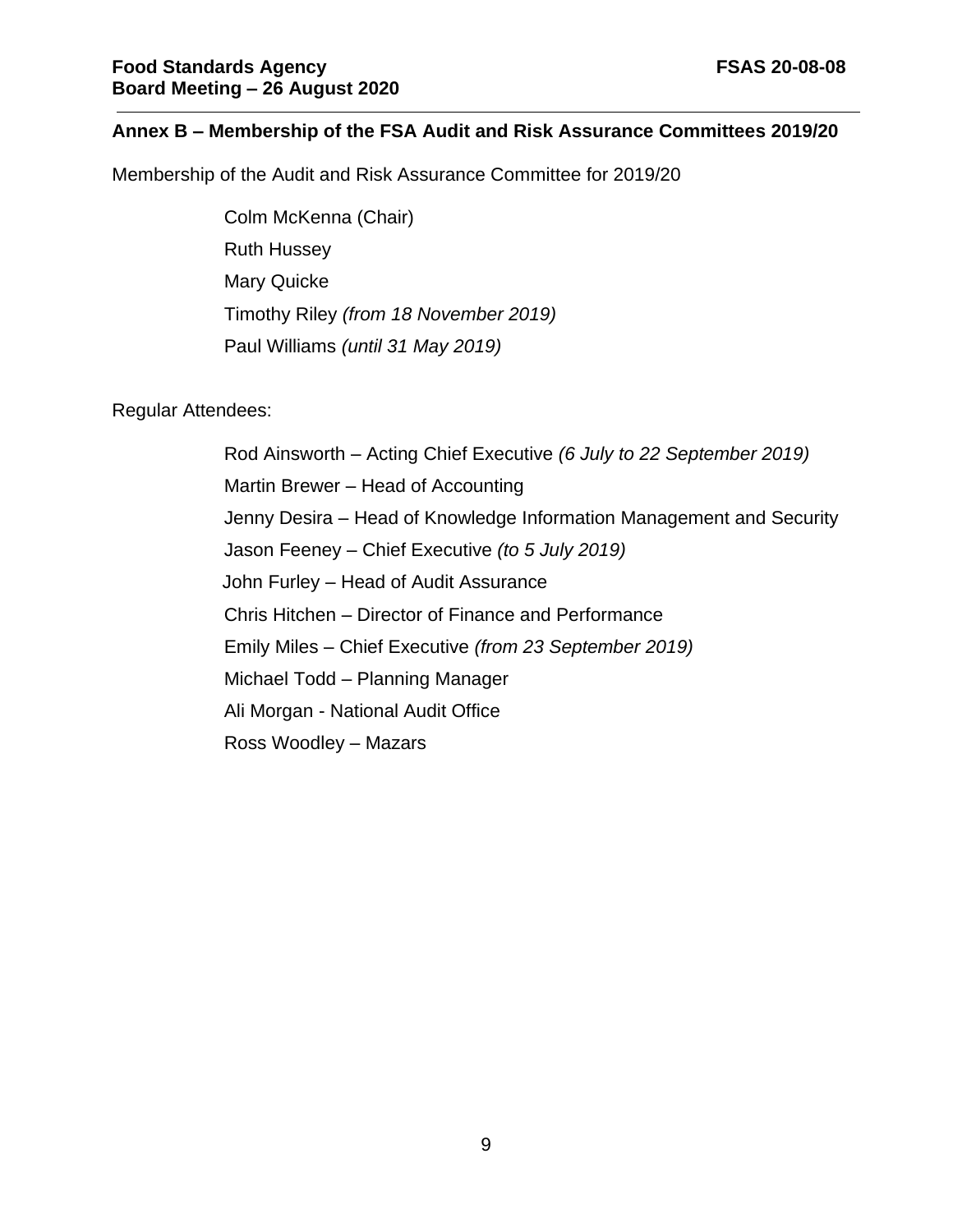## **Annex C - Terms of Reference for the FSA Audit & Risk Assurance Committee**

## **Purpose**

The Audit and Risk Assurance Committee is an advisory Committee of the FSA Board with no executive powers. It is responsible for reviewing, in a non-executive capacity, the comprehensiveness and reliability of assurances on governance, risk management and the control environment. It is also responsible for reviewing the integrity of financial statements and the annual report.

## **Membership**

A minimum of four Members of the FSA Board appointed by the FSA Chair under delegated powers following consultation with the Committee Chair. At least one of those appointed will be a Board Member for Wales or Northern Ireland.

The term of appointment will normally be coterminous with an individual's term of appointment to the FSA Board and will automatically cease if an individual ceases to be a Board Member.

At least one of the Committee members should have recent and relevant financial experience.

All new members will be provided with induction training and the FSA will provide for any additional development which is deemed necessary for the member to fulfil their role on the Committee. The Chair of the Audit and Risk Assurance Committee will hold an annual review with each member and any training or development needs will be taken forward with the agreement of the Chair and Accounting Officer.

## **Committee Chair**

Appointed from the membership of the Committee by the Chair of the FSA under delegated powers. The term of appointment will normally be coterminous with an individual's term of appointment to the FSA Board.

## **Co-option**

The Committee may co-opt additional members (whether members of the FSA Board or not) for a period of up to one year to provide specialist skills, knowledge or experience. Co-opted members will have a right to speak, but not vote. Co-opted members will not be included in any calculation of the quorum.

## **Quorum**

Three Non-Executive Board Members.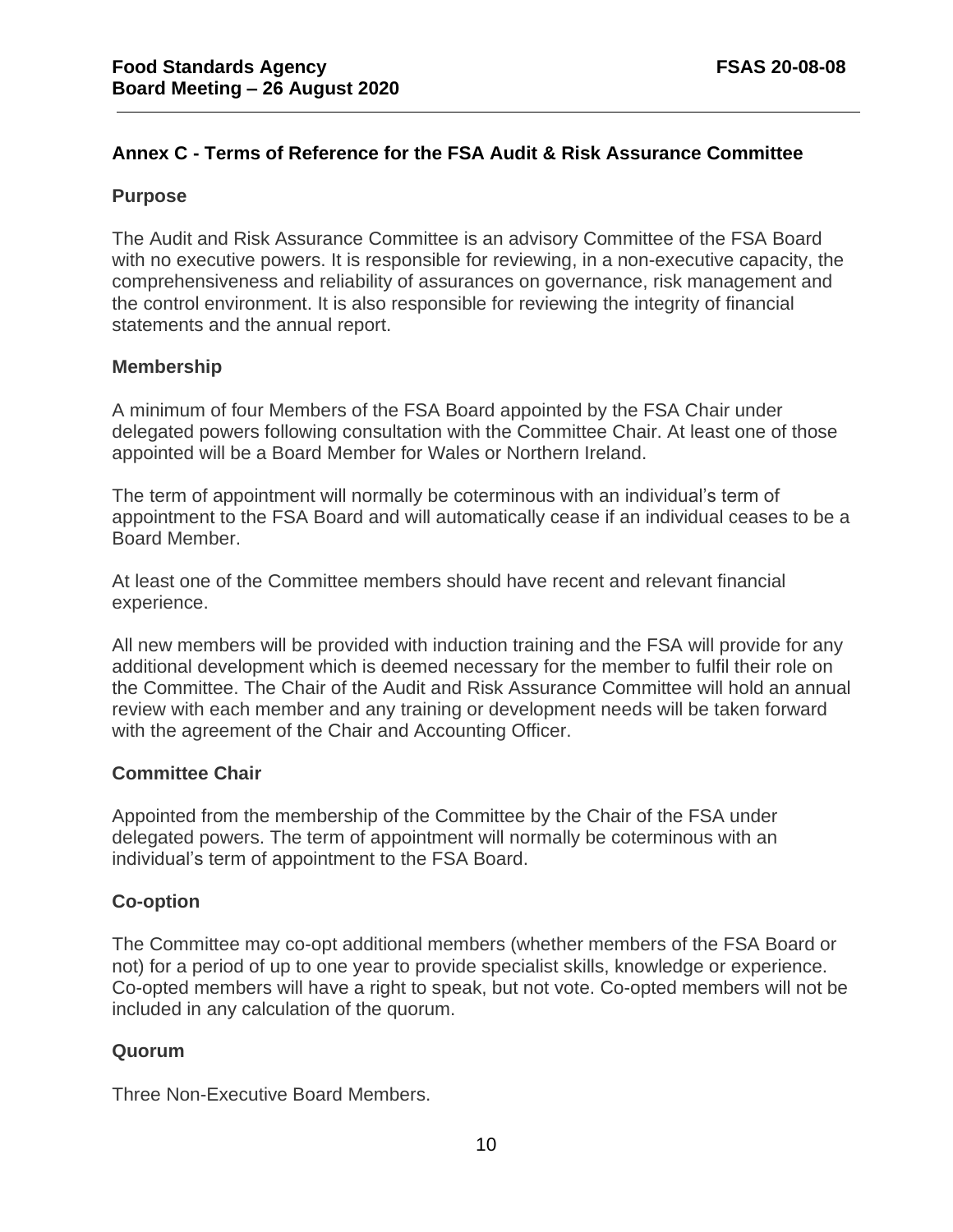## **Attendance**

The Chief Executive, as Accounting Officer, the Director of Finance and Performance, the Planning Manager, the Head of Audit Assurance, and a representative<sup>1</sup> of the external auditors would normally be invited to attend.

Directors and other officials will be invited to attend as required.

## **Reporting**

The Audit & Risk Assurance Committee Chair will provide the Chair of the FSA and the Board with a written update on the key elements of Committee meetings. The Audit & Risk Assurance Committee will report formally in writing to the Board, annually, to support the finalisation of the accounts and the Governance Statement and to update the Board on the work of the Committee, Internal and External Audit and any areas requiring specific attention.

## **Meetings**

The Audit & Risk Assurance Committee will meet at least four times a year. The Chair of the Committee will convene additional meetings as necessary. The Committee has the right to sit privately without any non-members present for all or part of a meeting.

Additionally, the members of the Committee will meet with the Head of Audit Assurance and, separately, the External Auditors, annually, in closed meetings when the efficacy of the processes, trust, co-operation and any other issues can be discussed, and future action agreed.

The FSA Chair, the Board or the Accounting Officer may ask the Audit and Risk Assurance Committee to convene further meetings to discuss specific issues on which they want the Committee's advice.

## **Responsibilities**

The Audit & Risk Assurance Committee will advise the FSA Board and Chief Executive on:

- 1. The strategic processes for risk management, the high-level control and governance framework and the effectiveness of its operation in practice;
- 2. The contents of the Governance Statement;
- 3. The accounting policies, the accounts, and the annual report of the FSA, including the judgements used in producing the accounts, the adequacy of disclosures, the

<sup>&</sup>lt;sup>1</sup> This includes third parties appointed to carry out external audit work on the National Audit Office's behalf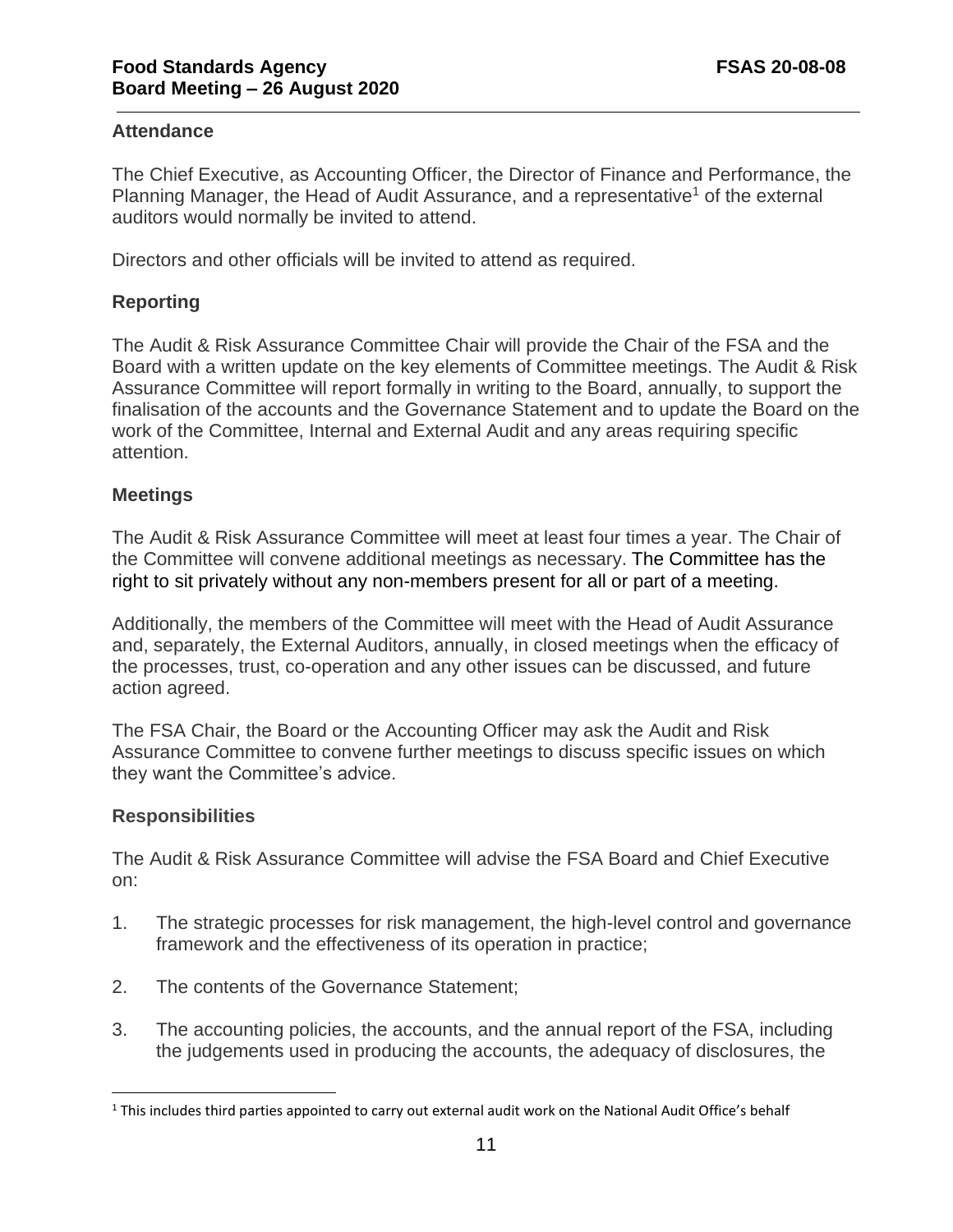process for review of the accounts prior to submission for audit, levels of error identified, and management's letter of representation to the external auditors;

- 4. The effectiveness of the design and operation of financial systems and controls;
- 5. The planned activity and results of both internal and external audit and the results of other, external assurance reports;
- 6. The resourcing and effectiveness of the internal audit function;
- 7. Provide independent scrutiny of the audit process of the Local Authority audit system;
- 8. The adequacy of the management response to issues identified by audit activity, including external audit management letters;
- 9. Assurances relating to the corporate governance requirements for the organisation;
- 10. Proposals for tendering for either Internal or External Audit services or for the purchase of non-audit services from contractors who provide audit services;
- 11. Anti-fraud policies and whistle-blowing processes, and arrangements for special investigations; and
- 12. The Committee's effectiveness having reviewed its own performance, constitution and terms of reference and recommending any changes it considers necessary.

### **Information Requirements**

The Audit & Risk Assurance Committee will be provided with, where appropriate:

- 1. Any changes to the organisation's Corporate Risk Register that are relevant to the responsibilities of the Committee;
- 2. The risk management strategy;
- 3. Management assurance reports, and report on the management of major incidents, 'near misses' and lessons learned;
- 4. Progress reports from the Head of Audit Assurance summarising:
	- a. work performed (and a comparison with work planned)
	- b. key issues emerging from Internal and Local Authority Audit work
	- c. management action in response to issues identified and agreed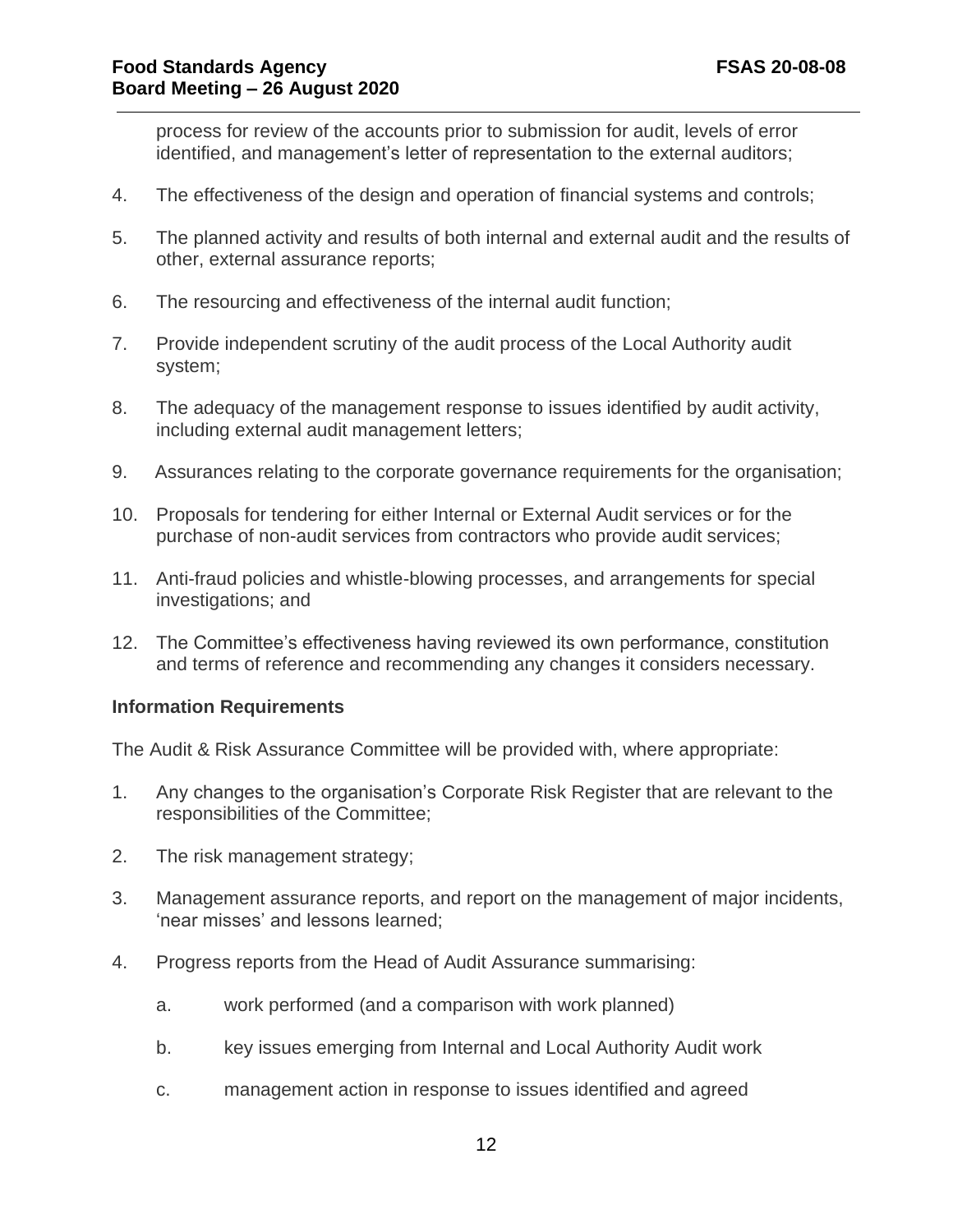- d. changes to the Audit Assurance plans
- e. any resourcing issues affecting the delivery of Audit Assurance objectives
- 5. Progress reports from the External Audit representatives summarising work done and emerging findings;
- 6. External assurance and compliance reports in relation to the FSA's activities;
- 7. Audit Assurance strategies and annual plans;
- 8. The Head of Audit Assurance's Annual Opinion and Report;
- 9. Quality Assurance reports on the Audit Assurance function;
- 10. The draft accounts of the organisation;
- 11. The draft Governance Statement
- 12. Any changes to accounting policies;
- 13. Proposals to tender for audit functions;
- 14. Summary of findings of every Audit Assurance report;
- 15. External Audit's management letter; and
- 16. A report on cooperation between the FSA auditors and external auditors.

The Audit & Risk Assurance Committee will work with the FSA's Executive Management Team to ensure that the Board can be confident that risk management processes, content, mitigating and recovery actions are appropriate and correctly resourced.

### **Notes**

- 1. The Chair of the Audit & Risk Assurance Committee will have free and confidential access to the Chair and Chief Executive of the FSA whenever appropriate.
- 2. The Head of Audit Assurance and the representatives of External Audit will have free and confidential access to the Chair of the Committee.
- 3. The Committee may procure specialist ad-hoc advice at the expense of the FSA, subject to the cost being agreed by the Chief Executive as Accounting Officer.